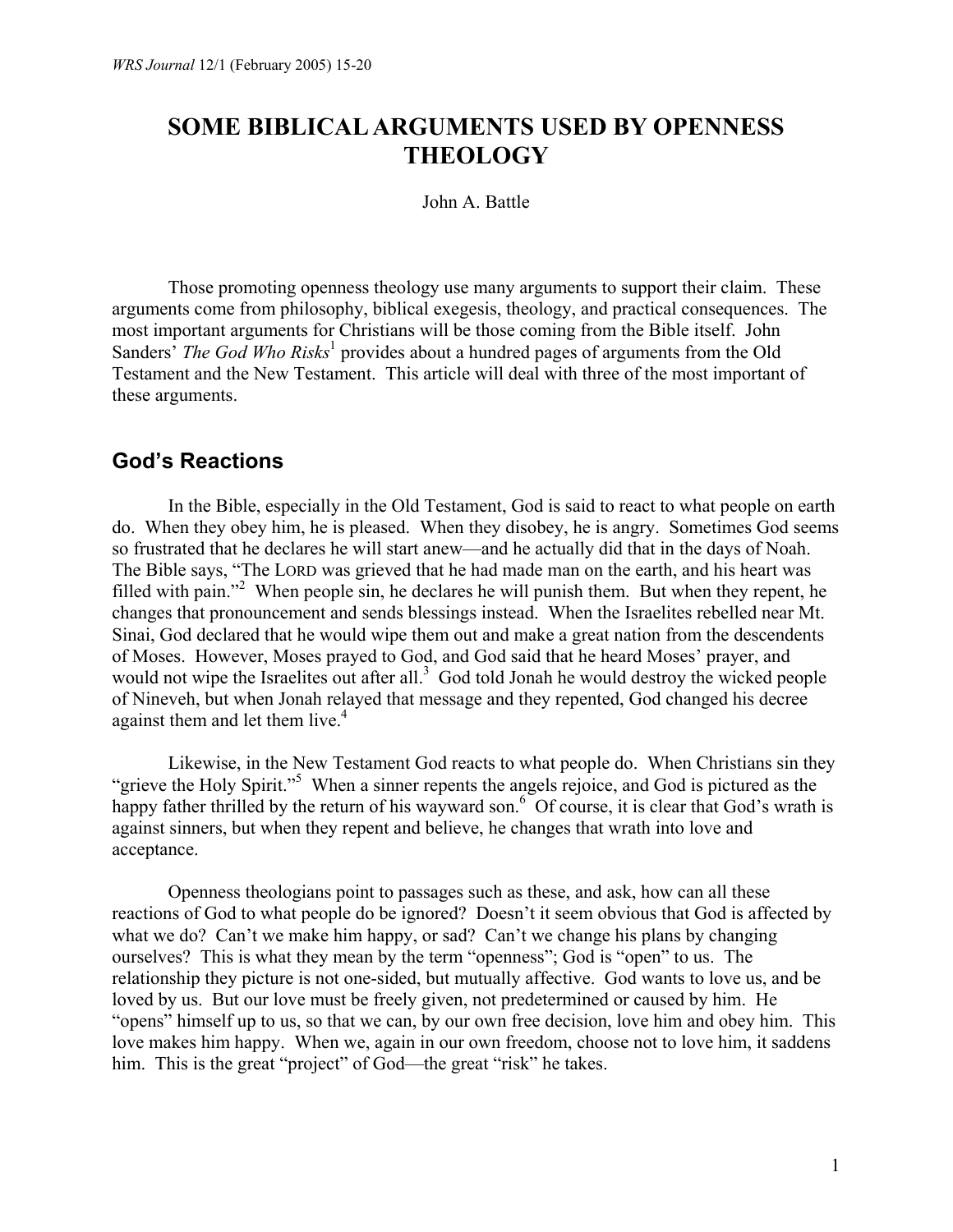Contrary to this modern openness theology, orthodox theologians, and all major creeds of the church, have taught that God is unchangeable, eternal, infinite, and is perfectly selfsufficient. God dwells in eternal bliss, and cannot be harmed by us. For example, theologian Charles Hodge puts it this way:

 The immutability of God is intimately connected with his immensity and eternity, and is frequently included with them in the Scriptural statements concerning his nature. Thus, when it is said, He is the First and the Last, the Alpha and Omega, the same yesterday, today, and forever; or when in contrast with the ever changing and perishing world, it is said, "They shall be changed, but thou art the same," it is not his eternity more than his immutability that is brought into view. As an infinite and absolute Being, selfexistent and absolutely independent, God is exalted above all the causes of and even above the possibility of change. Infinite space and infinite duration cannot change. They must ever be what they are. So God is absolutely immutable in his essence and attributes. He can neither increase nor decrease. He is subject to no process of development, or of self-evolution. His knowledge and power can never be greater or less. He can never be wiser or holier, or more righteous or more merciful than He ever has been and ever must be. He is no less immutable in his plans and purposes. Infinite in wisdom, there can be no error in their conception; infinite in power, there can be no failure in their accomplishment.<sup>7</sup>

The Bible concurs in this view of God. His plans and purposes are carried out exactly, and God knows in advance what he will do and what the results will be.

- "The plans of the Lord stand firm forever, the purposes of his heart through all generations" (Ps 33:11).
- "Surely, as I have planned, so it will be, and as I have purposed, so it will stand" (Isa 14:24).
- "I am God, and there is no other; I am God, and there is none like me. I make known the end from the beginning, from ancient times, what is still to come. I say: My purpose will stand, and I will do all that I please" (Isa 46:9-10).

 The passages quoted by openness theologians describe the outward and observable actions of God's providence, and are written in the popular, vernacular style used by the biblical authors. These passages, like many others, employ figures of speech called anthropomorphisms and anthropopathisms. An anthropomorphism is a figure of speech in which God is spoken of as having human body parts or appearance—"the eyes of the Lord," "the ears of the Lord," "the Lord's mighty arm." An anthropopathism is a figure of speech in which God is spoken of as having human feelings or emotions—these are the passages quoted by the openness theologians.<sup>8</sup> This style of writing makes the Bible narratives more understandable and vivid to the reader.

 A helpful illustration of this principle is found in the story of the Lord and two angels visiting Abraham, before they went ahead to investigate and then destroy the wicked city of Sodom. The Bible tells us what the Lord told Abraham: "Then the LORD said, 'The outcry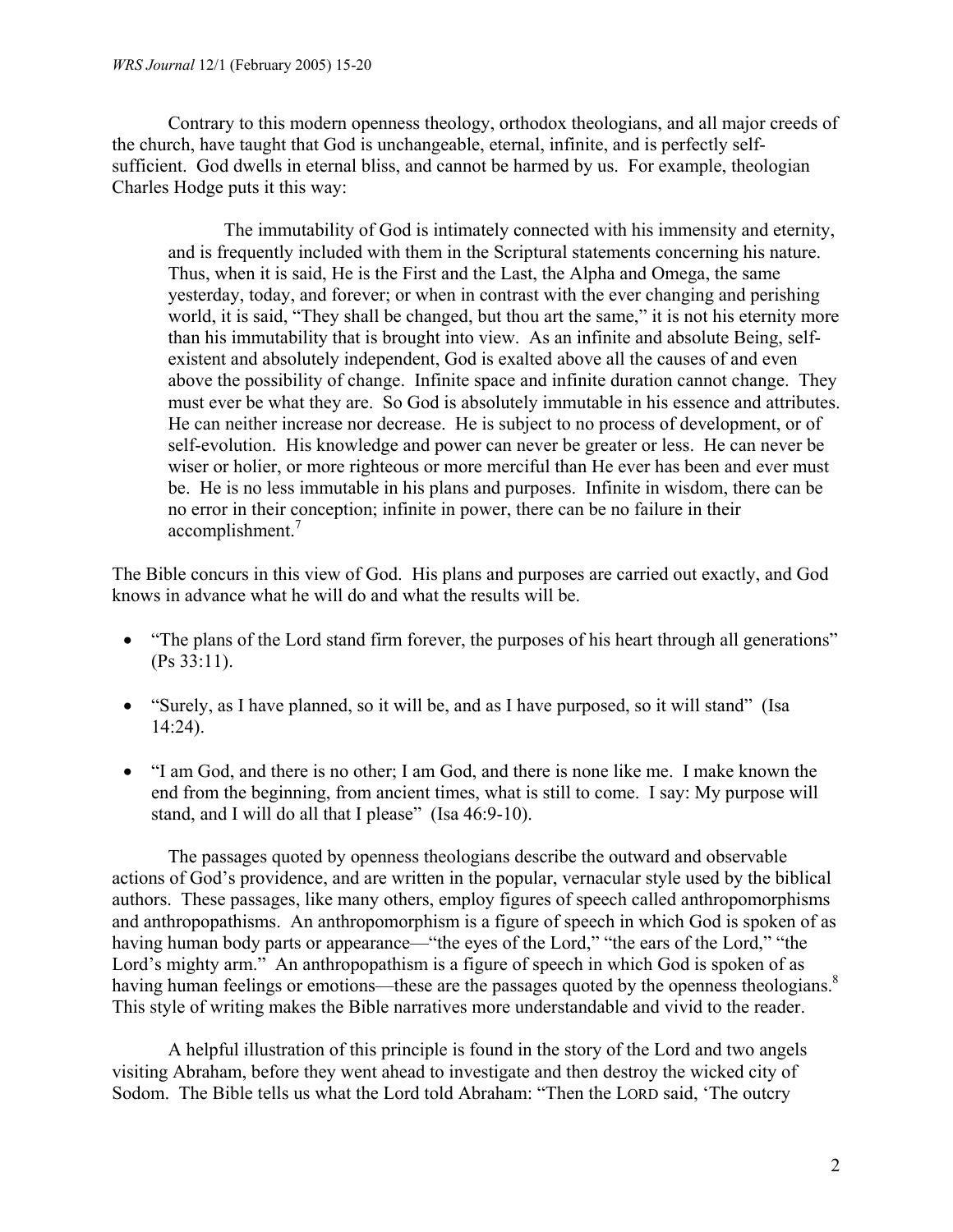against Sodom and Gomorrah is so great and their sin so grievous that I will go down and see if what they have done is as bad as the outcry that has reached me. If not, I will know."<sup>9</sup> This statement by the Lord vividly demonstrated to Abraham that the time for the judgment of Sodom and Gomorrah had come. Abraham knew that those cities could not stand up to the Lord's "inspection," and he pleaded for Lot and his family, who lived there. What would an openness theologian make of this statement? To be consistent, he would have to say that the Lord did not know for sure if Sodom and Gomorrah were as wicked as he had heard they were. The Lord actually had to travel to the cities to see for himself. This seems like an excellent illustration of a "self-imposed limitation" on God's knowledge. However, the openness theologians do not believe this. They say that God has perfect knowledge of the past and the present, it is only the future that he does not know.10 Likewise, they agree that God is everywhere in the present, and does not need to move about to know what is going on. So they agree that this passage is anthropomorphic—God pictured himself to Abraham, and to us, with human limitations in order to make the situation more accessible and vivid. He actually had no such limitations.

 By interpreting these anthropomorphic and anthropopathic passages with excessive literalism, openness theologians make the Bible teach a type of God that is inconsistent with what is specifically said about him in other passages—that he is ignorant of the future, is changeable, and that his happiness is held hostage by his creatures. This is poor exegesis, and produces poor theology.

## **God's Changing His Mind**

 Several of the passages mentioned in the previous section seem to specifically say that God changed his mind. These passages deserve special consideration, since they seem to strongly support the openness position.

In a few places in the Bible it says "God repented" (KJV) or "God relented" (NIV).<sup>11</sup> These passages must be interpreted in harmony with the rest of Scripture. This is done by recognizing their literary character, again, the use of anthropopathism.<sup>12</sup> It seems to us, from our perspective, that God changed his mind. And if God were human, we could imagine him actually changing his mind. However, as God, his mind did not change; he had planned this course of action from the beginning. Rather, what actually changed was his outward or observable providence toward his creatures, and this change was based on a change in the creatures.<sup>13</sup> When the person changed from good to bad, God's attitude and outward providence changed accordingly. When the person changed from bad to good, his outward providence likewise changed in keeping with the new situation. God's character and plan remained constant throughout the process. Actually, God would be changing his character if his outward providence did not adjust to a change in the situation.<sup>14</sup>

## **Jesus, The Image of God**

 Jesus said, "If you have seen me, you have seen the Father."15 If we want to know what God is like, we need to look at Jesus Christ, who is the "image of the invisible God."<sup>16</sup> When we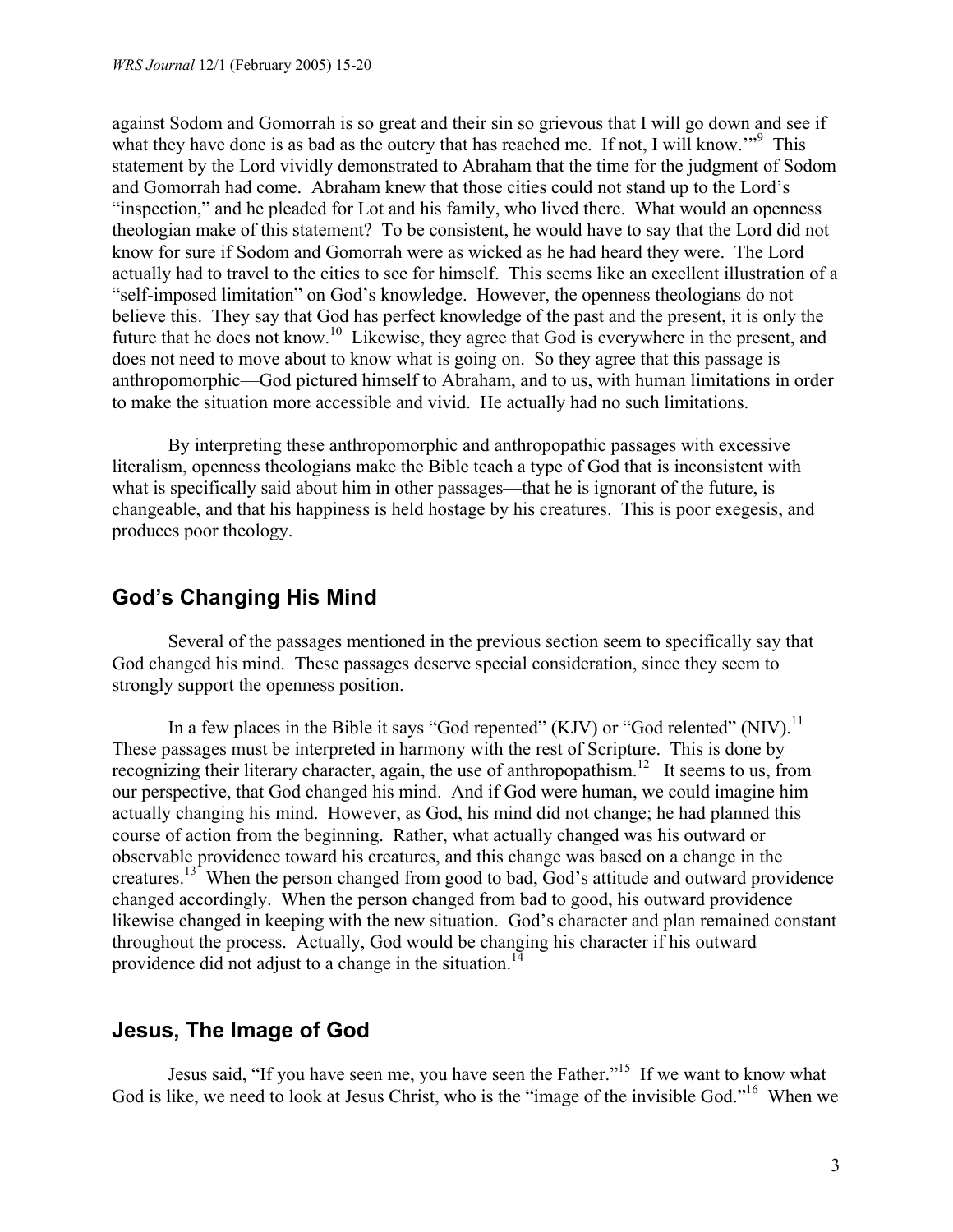look at Jesus, what do we see? Do we see an "impassible" figure, one who is untouched by what we say or do? Do we see an "unchangeable" person, one who is always calm, reposed, and emotionally at rest? Quite the contrary! The Jesus presented in the Gospels is a man full of vigor and emotion, a man who loves, who grieves, who is anxious, who rejoices. Jesus is the God-man, yet he is vulnerable to us. People can hurt Jesus, they can bring him to sorrow, to anger, to compassion, to love.

 If Jesus was so "open" to us when revealed on the earth, the argument goes, and if he is the exact image of God the Father, then it is obvious that God the Father has a similar character. He is not impassive and unchangeable, untouched by us. He too feels, loves, and experiences the varying emotions displayed by Jesus.

 Orthodox Christian theologians have from the beginning recognized the emotions and reactions of Jesus Christ, as pictured in the Gospels. An excellent exposition of these passages was written by Benjamin B. Warfield in 1912.<sup>17</sup> But we do not say that God experiences these emotions and changes. How is this so? The answer lies in the unique person of Jesus Christ. He alone of the Trinity became man, and continues to be God and man in one person forever. The actions, thoughts, and emotions of Jesus pictured in the Gospels are those of a man, a human being. Jesus suffered in his humanity, not in his deity. It is sloppy theology to attribute the human aspects of Jesus' life to God.

 What then did Jesus reveal of God? The answer lies in his moral life and in his teachings. Theologians refer to these as the relative or the communicable attributes of God—for example, his wisdom, holiness, goodness, and truth. These are attributes that can be shared to some extent with his creatures. The perfect righteousness of Jesus was the righteousness of God shown in a human life. Jesus' teachings were directly from his Father—they were the words of God. In these aspects of Jesus' life he perfectly represented his Father.

 Actually, the openness view of God is logically false as well, because it proves too much. If the man Jesus Christ shows the changeableness and "openness" of God, then his other human features should as well. Jesus was poor; is God poor? Jesus was hungry; is God ever hungry? Jesus was thirsty; is God ever thirsty? Jesus was weary with the journey, and needed to rest. Is he who keeps Israel ever tired or weary? Jesus was tempted to sin; is God ever tempted to sin? The Bible clearly answers all these questions, "No!" God owns all things, he has no need of food or drink, he never sleeps or is weary, he cannot be tempted to  $\sin$ <sup>18</sup>

 Oftentimes we try to imitate or mimic a famous person. We can talk or move like he does, and people will laugh to see it. But the part of the person we are imitating is only accidental. We imitate about him something that is easy to imitate. But we cannot imitate that which made him famous in the first place. That was a peculiar gift he had; if we had that gift, we would be famous ourselves. For example, they say that J. Gresham Machen, the famous New Testament scholar, would teach Greek sometimes with a chalk eraser on his head. I can imitate Machen in my Greek classes by putting an eraser on my head. But that does not make me like Machen—to do that I would have to equal him in scholarship—no easy thing! This same principle applies to comparing Jesus and God. The ways that Jesus was like God were ways that humanity could be like God; they were those properties that a human could express. The human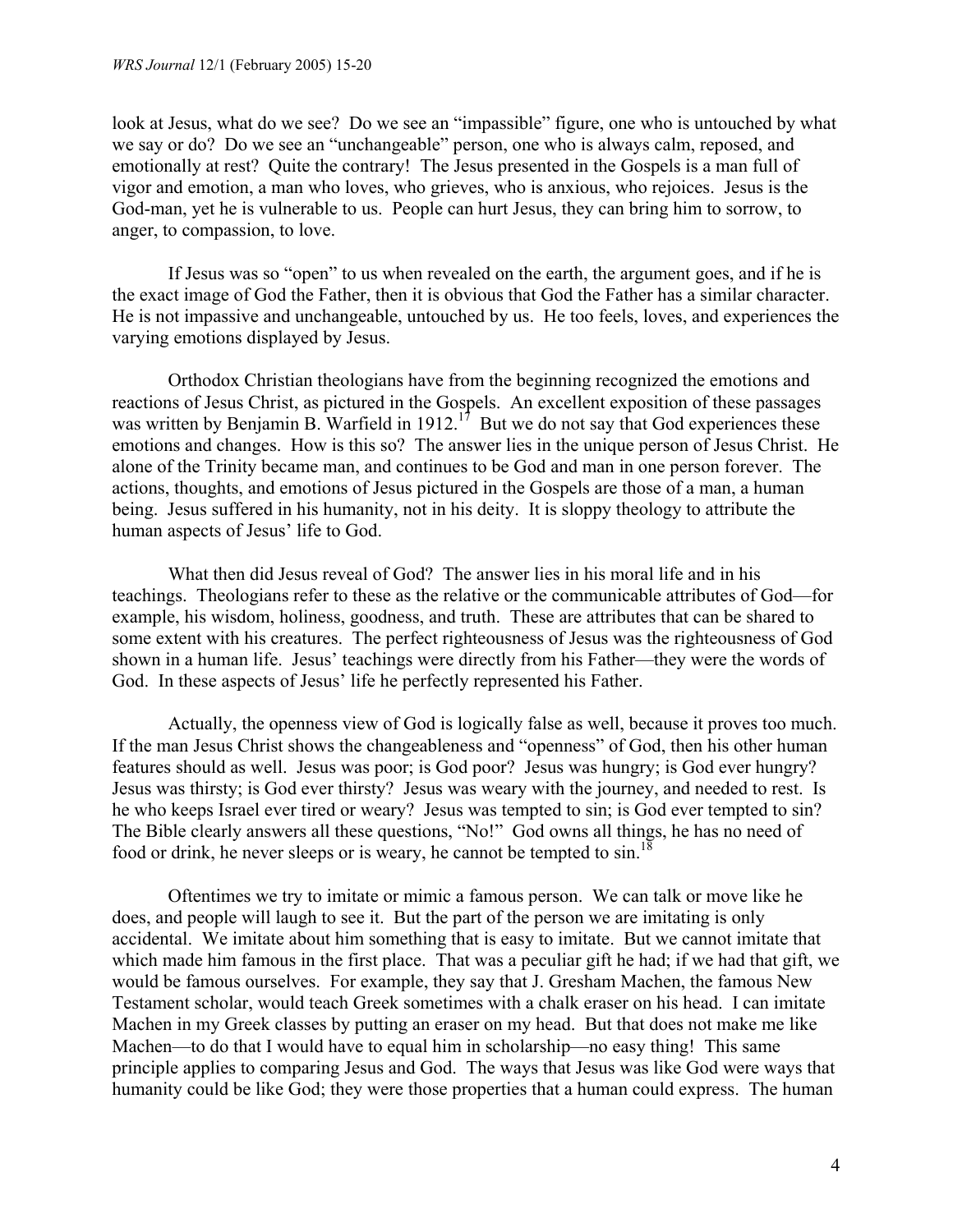Jesus could not imitate those aspects of God that God does not share with humanity. Humanity itself is limited and created, and can never be like God in those ways that are unique to God. These properties are referred to as his absolute or incommunicable attributes, and include God's simplicity, immensity, and eternity. The human nature of Jesus never did and never could possess those attributes; only his divine nature possesses them. It is improper to attribute the characteristics of Jesus' human nature to his divine nature, and thus to the other members of the Trinity. But that is the error made by this openness argument.

#### **Conclusion**

 In an interview with his publisher, John Sanders declared that the traditional view of God's providence is "confused." <sup>19</sup> It did not give him a satisfactory explanation of various tragedies that had come upon his family. Sanders rejected the idea advanced by many of his friends, that God had a good purpose in all these events: "To be honest, it didn't sit well with me." He then set off on his journey to rethink the whole issue of God's providence. He concluded that bad things happen, but that God does not want those things to happen. This, he says, allows for true "lament." God is disappointed too, and he weeps with us.<sup>20</sup>

 It seems that Sanders, and the other openness theologians, are placing us and our desires on a higher level than the Bible does. God's glory, not our happiness, is God's primary goal, and should be our primary goal as well. This model of a reduced God may be appealing to selfimportant humans, but in the end it not only is unscriptural, but fails to provide a God "who works out everything in conformity with the purpose of his will."<sup>21</sup>

 $\overline{a}$ 

<sup>8</sup> For an excellent and thorough listing and cataloging of the many anthropomorphisms and anthropopathisms of the Bible, along with some other comparisons of God to animals, inanimate objects, and other concepts, see the extensive section "Anthropopatheia, or Condescension: The Ascribing of Human Attributes, etc., to God" in E. W. Bullinger, *Figures of Speech Used in the Bible Explained and Illustrated* (1898; reprinted: Grand Rapids, Michigan: Baker Book House, 1968) 871-897.

<sup>&</sup>lt;sup>1</sup> John Sanders, *The God Who Risks: A Theology of Providence* (Downers Grove, Ill.: InterVarsity Press, 1998) 39-139. See my review of this book in this issue of the *WRS Journal*. 2

 $2$  Gen 6:6-7.

 $3$  Exod 32:10-14.

<sup>4</sup> Jonah 3.

 $<sup>5</sup>$  Eph 4:30.</sup>

<sup>&</sup>lt;sup>6</sup> Luke 15:7, 20-24.

<sup>7</sup> Charles Hodge, *Systematic Theology* (1871; reprinted: London: James Clarke & Co. Ltd., 1960), 1:390. See also the good discussion in Francis Turretin, *Institutes of Elenctic Theology*, trans. George Musgrave Giger, ed. James T. Dennison, Jr. (Phillipsburg, N.J.: P&R Publishing, 1992), 1:204-206. 8

<sup>&</sup>lt;sup>9</sup> Gen 18:20-21.

<sup>&</sup>lt;sup>10</sup> Sanders, *The God Who Risks*, 131.<br><sup>11</sup> As Gen 6:6-7 (creating man); 1 Sam 15:10-11 (making Saul king); Jer 18:8 (judging a nation which repents); Jonah 3:10 (destroying Nineveh).

<sup>&</sup>lt;sup>12</sup> "Those passages of Scripture in which God is said to repent, are to be interpreted on the same principle as those in which He is said to ride upon the wings of the wind, or to walk through the earth. These create no difficulty." Charles Hodge, *Systematic Theology*, 1:391.<br><sup>13</sup> Sometimes God changed his outward providence toward a person because of a particular spiritual need of the

person for sanctification, and a particular opportunity to display his glory and instruct believers. Such was the case of God's changing his favorable providence toward Job, when Job's life had not changed significantly—"ruin him without any reason" (Job 2:3).